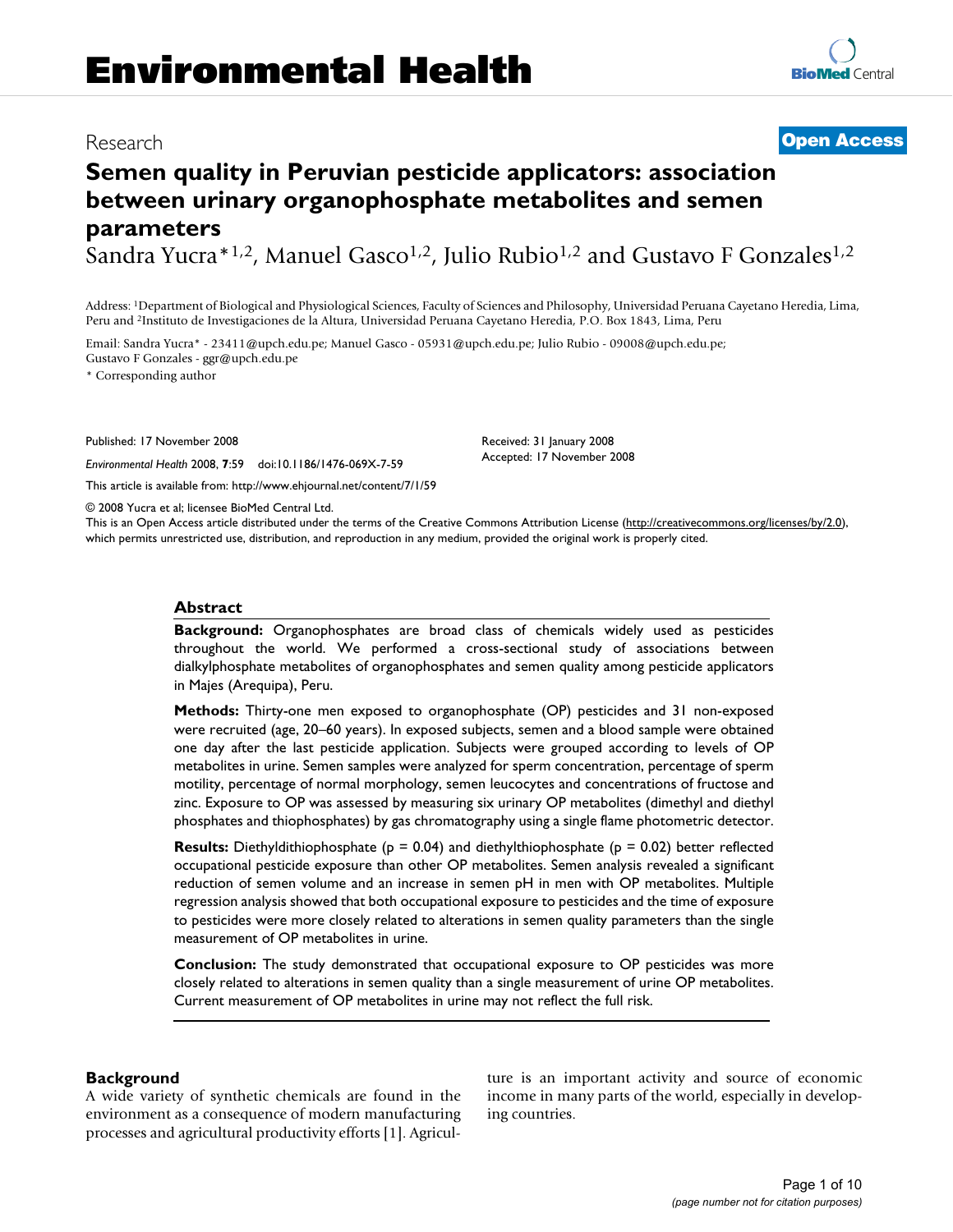Organophosphate (OP) pesticides are the most commonly used pesticides in Peruvian agriculture. The population at risk for OP exposure includes formulators, applicators and farmers [2]. One of the problems in the use of this kind of pesticides is the inadequate protection during pesticide application [2,3].

Exposure to OP causes neurologic dysfunctions that include central and peripheral neurologic symptoms [4- 8]. Also, these chemicals have numerous other compound specific effects, including those occurring in the reproductive system  $[4,9,10]$ .

However, there are conflicting results on the effects that OP exposure has on semen quality. Emerging evidence suggests that it may reduce semen quality in exposed workers [6,7,5,11].

Sanchéz-Peña et al observed, in Mexican agricultural workers, that OP exposure alters sperm chromatin condensation, increasing the number of cells with greater susceptibility to DNA denaturalization [12]. Other authors suggested that OP exposure could interfere with sperm chromosome segregation and increase the risk for genetic syndromes [13]. However, other studies did not find any relation between changes in sperm parameters and pesticide exposure variables [14,15]. Differences seem to be due, at least in part, to the quality of protective measures when facing OP pesticides exposure.

Studies on serum hormone levels are also conflicting [16- 18,14,15]. Experimental studies in laboratory animals described an anti-androgenic activity for two OP pesticides: Fenitrothion [19] and Chlorpyrifos-methyl [20].

Peruvian pesticide sprayer applicators in Majes, Arequipa, had significantly reduced age-adjusted seminal volume, percentage of motility, percentage of sperm with normal morphology, serum luteinizing hormone, serum testosterone levels, and seminal zinc concentration (a marker of prostate function). They also showed significantly increased time of liquefaction, seminal pH, percentage of immature sperm morphology, and leukocyte concentration. Use of pesticide sprayers were characterized by inadequate practice of safety measures [2]. These findings provided evidence that occupational exposure to OP pesticides adversely affects semen quality and sex hormones  $[11]$ .

However, OP metabolites were not measured in this study. In order to determine the association, if any, between OP and semen quality, we attempted to correlate seminal quality with three ethylated and three methylated OP metabolites measured in the urine of pesticide sprayer users from the Majes valley, a farm region in southern

Peru. Concentrations of urine OP metabolites were related to each semen parameter.

# **Methods**

# *Study design*

A cross-sectional study was performed, based on interviews and collection of semen and blood samples from 31 OP pesticide applicators (exposed group) and 31 nonexposed individuals. Inclusion criteria for subjects of the exposed group included history of work with pesticides and length of residence in Majes for at least two years prior to the study. The age of subjects ranged from 20 to 60 years old. Subjects in control group were included in the study if they had never worked as pesticide applicators and were not currently exposed to pesticides, either occupationally or non-occupationally.

Subjects in both groups were not sick at the time of the study; they had not taken any medication for at least three months prior to the study and had lived at least two years in Majes.

Regarding control group selection, some exposed subjects were asked to recruit a male friend without any exposure to OP or agricultural activity. Also, healthy men who responded to an announcement at the medical center, hotel, or municipality were invited to participate in the study. Subjects from the medical center were staff members. All subjects in the non-exposed group had lived at least two years in Majes.

The study was approved by the Institutional Review Board (IRB) of Universidad Peruana Cayetano Heredia, Lima-Peru. A signed informed consent was obtained from each study participant.

# *Study area*

Majes is an agricultural area located in Caylloma, Arequipa. It is one of the main agricultural production areas in the Southern part of Peru. It is situated at 1420 m. above sea level. Its temperate climate makes agricultural production possible almost all year round. OP pesticides are used on a variety of crops including potatoes, alfalfa, onions, tomatoes, garlic, apples and grapes. Methamidophos is the most frequently used OP pesticide in the Majes valley [2].

# *Recruitment of study population*

Pesticide applicators eligible for participating in the study were identified and recruited by agronomic engineers working in Majes Valley. From the universe of applicators in Majes (150 pesticide applicators), 64 accepted to participate in the study. Of these, 31 fulfilled the inclusion criteria, which were: i) To be working as a pesticide applicator for at least 2 years; ii) To have used pesticides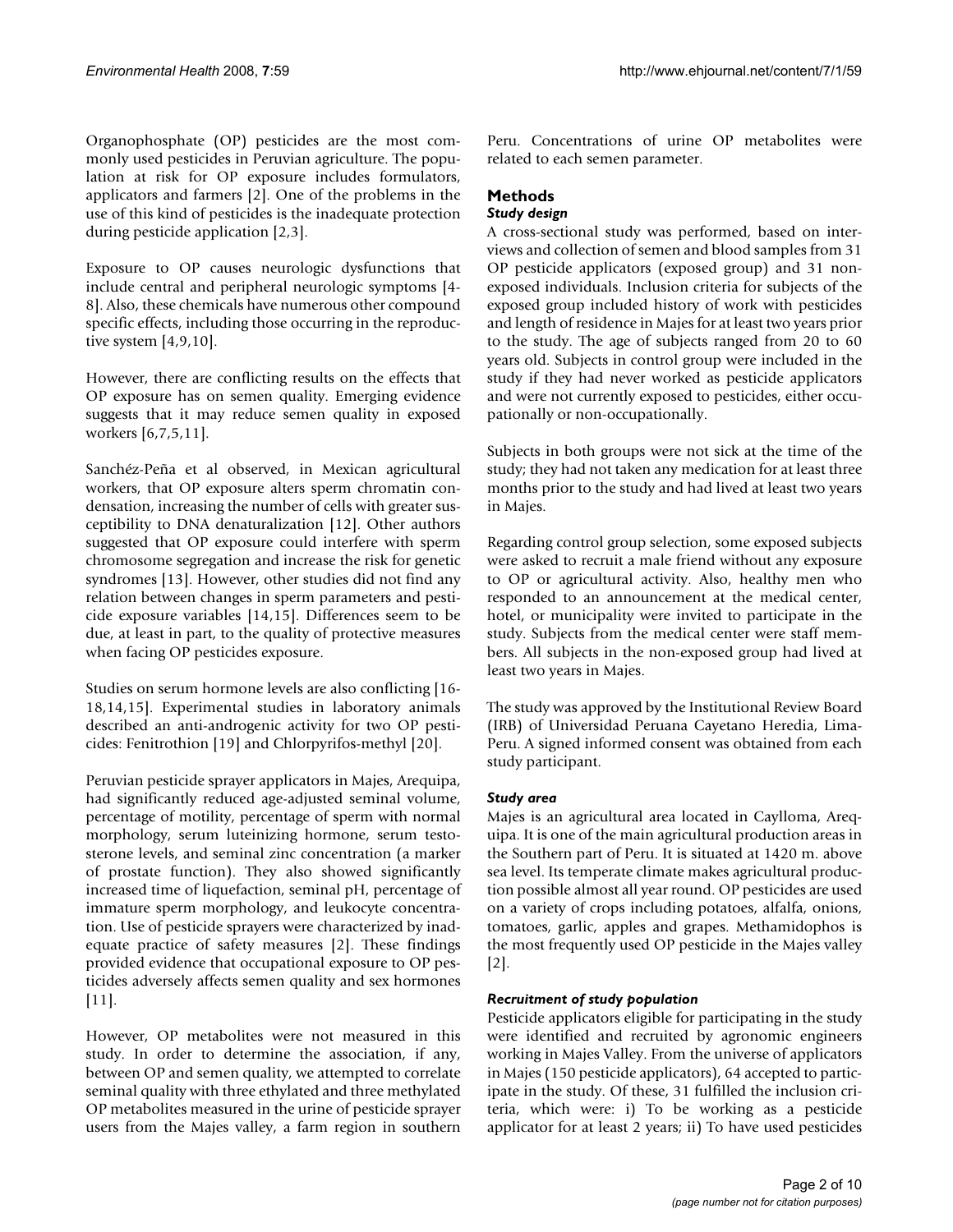within a week before the questionnaire application and semen sample analysis. Data from questionnaire, and blood and semen samples were collected one day after the last pesticide use reported.

# *Questionnaire*

The questionnaire was administered to each pesticide applicator to obtain information on sociodemographic characteristics; agricultural work practices, and knowledge and practice of safety guidelines for pesticide use.

Applicators were asked to define how frequently they use OP pesticides. Data related to the kind of pesticides used, protective measures practiced during application, and management of pesticides and clothes after pesticide application were also recorded.

#### *Semen collection and Analysis*

All participating subjects were asked to abstain from ejaculation for 3 to 5 days before semen collection. Information on date, time, spillage, occurrence of fever, and number of days since last ejaculation was recorded for each sample. The semen was collected by masturbation in a private room and analyzed on-site within one hour for both macroscopic and microscopic characteristics. Also, seminal fructose, true-corrected fructose, and zinc levels were determined [21].

Semen analysis was performed according to the protocol described in the WHO laboratory manual for the examination of human semen and sperm-cervical mucus interaction. Semen analysis included: liquefaction time, seminal volume, pH, sperm concentration, total sperm number (sperm concentration × seminal volume), sperm morphology, sperm motility, sperm viability and concentration of leukocyte determined by peroxidase staining using orthotoluidine blue method [22]. A Neubauer improved bright-line hematocytometer (Marienfeld Laboratories, Germany) was used to determine sperm and leukocyte concentrations.

Time of liquefaction was measured as the time in minutes it took for the semen specimen to liquefy. Fresh ejaculated human semen is coagulated, however, due to proteolytic enzymes present in the prostatic secretions, the semen will liquefy. If liquefaction is not complete, the examiner may observe gel particles or mucous streaks.

According to the WHO, a semen sample liquefies within 15 minutes at room temperature however the normal range extends to 60 minutes [22]

Volume was also assessed macroscopically. The volume of ejaculate was measured in milliliters using a graduated cylinder. The normal or reference value for volume of ejaculate is considered to be 2 milliliters or more by WHO standards [22].

Morphology describes the shape of the sperm (including the head, neck, mid-piece and tail) and is expressed as the percentage of sperm that meet "normal" morphology criteria defined by WHO. Sperm morphology was evaluated microscopically. A smear from the fresh semen sample was stained with Giemsa in order to view and count the number of normal and abnormal spermatozoa until at least 200 consecutive spermatozoa were evaluated. Generally, the normal value for sperm morphology is at least 30%. No strict criteria were used for the assessment of sperm morphology.

Viability measures the percentage of sperm that are alive because it is possible that sperm may be alive but not moving. Sperm viability was assessed using an Eosin dye. Under the microscope, the examiner was able to differentiate the live (unstained) sperm from the dead (stained) sperm and calculate the percentage of viable sperm. The reference value for sperm viability is 75% [22]. Sperm motility was also analyzed microscopically. Motility describes the percentage of sperm that are moving.

Using an unstained sample of fresh semen, the number of motile sperm was counted until a total of 200 spermatozoa were assessed. The procedure was conducted twice to improve accuracy of the measurement. Motility is classified in four categories:

(a) If sperm has a rapid and linear movement,

(b) If sperm has a slow or sluggish linear or non-linear movement,

- (c) If it has a non-progressive motility,
- (d) If sperm is immotile,

According to the WHO, 50% or greater motility grades a and b or 25% or greater sperms grade a are considered normal [22]. Sperm concentration or density, sometimes referred to as the "count," is a measurement of millions of sperm per milliliter. By looking at a diluted semen sample under the microscope, the examiner counted the number of spermatozoa in a defined field of view. The procedure was repeated to ensure accuracy and a conversion factor was used to calculate the concentration. The normal sperm concentration value is at least 20 million spermatozoa per milliliter [22]

Knowing the sperm concentration and volume, the total number of sperm in the ejaculation was calculated (sperm concentration  $\times$  volume = total number of sperm). Total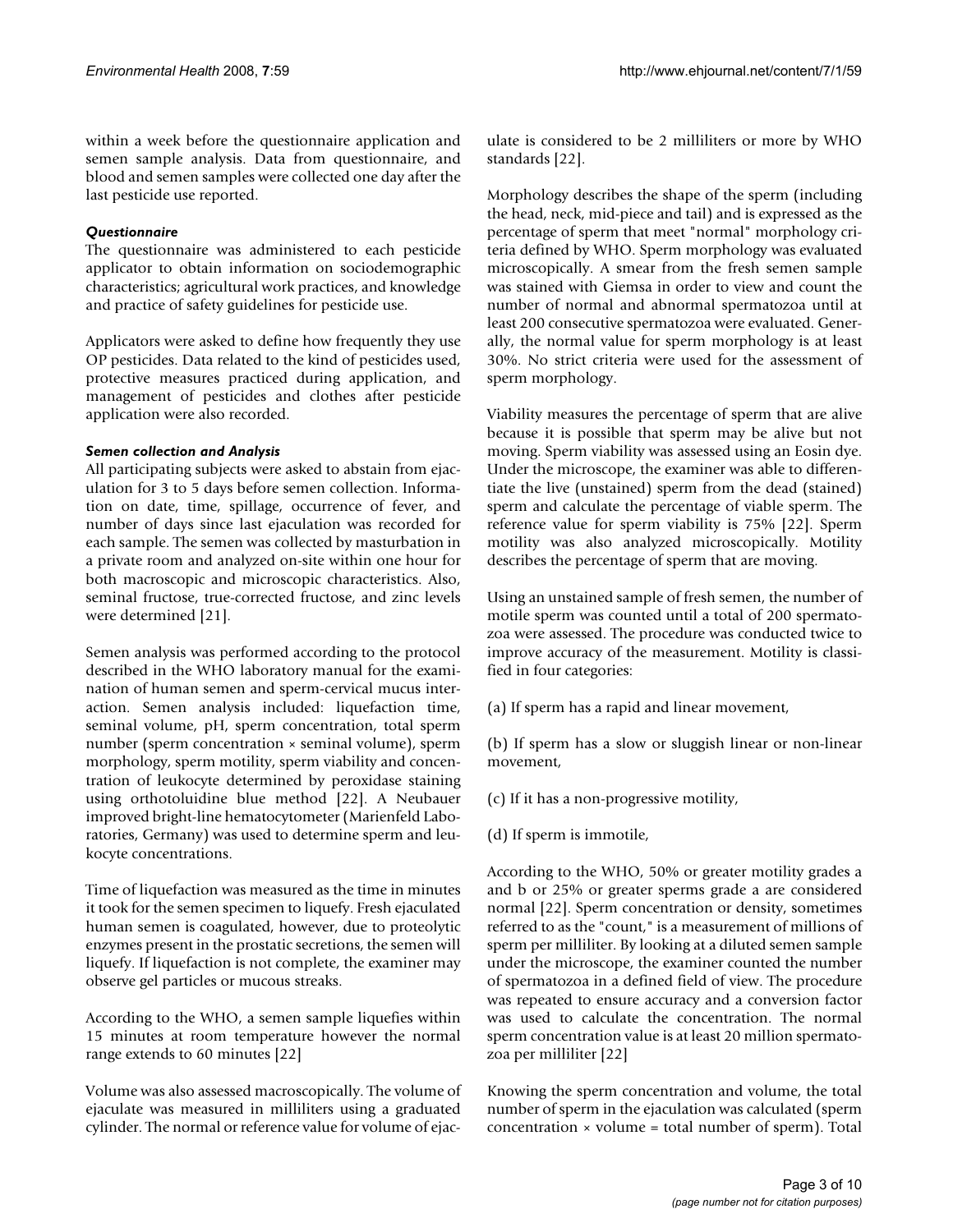number of sperm is expressed in millions of spermatozoa per ejaculation. The reference value for total sperm number is at least 40 million spermatozoa per ejaculation [22].

Additionally, the concentration of zinc in seminal plasma was determined by spectrophotometric method using a commercial kit (RANDOX Laboratories, United Kingdom). The proteins in the sample were precipitated with trichloroacetic acid, the supernatant mixed with a watersoluble pyridylazo dye and the absorbance measured at 560 nm. Also, fructose was measured in semen using a spectrophotometric method.

True-corrected fructose is calculated by multiplying the log of motile sperm concentration by the seminal fructose concentration [23]. Although true-corrected fructose is not included in the WHO manual, previous studies have demonstrated that true-corrected fructose is a better marker of seminal vesicle function [24].

Fructose is a compound secreted by the seminal vesicles. Measurement of seminal fructose used universally as a marker of the seminal vesicle function is not an appropriate approach due to its inverse relationship with the sperm count. The true corrected fructose defined as [log. motile sperm concentration] multiplied by [seminal fructose concentration] has been shown to be a better marker of the seminal vesicle function [25].

Zinc is a marker of prostate function [11]. Low zinc concentration associated to high pH is associated to low prostatic secretion [21].

Leukocytes in semen were measured with peroxidase stain using ortholuidine blue as suggested by WHO. The percentage of peroxidase positive neutrophiles was recorded. Leukocytospermia is diagnosed if semen sample has more than 1 million leucocytes peroxidase positive [22]. All seminal analyses were performed in duplicate by the same investigator who did not know about the characteristics of the subjects.

# *Blood collection and reproductive hormones assay*

Venous blood samples were obtained after a 12-h overnight fast. Blood was centrifuged at 1000 g, and serum was collected after centrifugation and kept frozen until assayed for serum testosterone (T), estradiol  $(E_2)$ , follicle stimulating hormone (FSH), and luteinizing hormone (LH) concentrations (Diagnostic Products Co., Los Angeles, CA, USA).

T and  $E_2$  concentrations were determined by radioimmunoassay (RIA) using 125I-labeled testosterone and 125I- labeled estradiol, respectively, as radioactive markers (Diagnostic Products Co., Los Angeles, CA, USA).

The assays were performed using commercially available kits (Diagnostic Products Co., Los Angeles, CA, USA). All samples were run in the same assay. The within-assay variation was 5.5% for testosterone and 6.4% for estradiol. The level of detection of the testosterone and estradiol assays was 0.04 ng/ml and 8.0 pg/ml respectively.

Serum FSH and LH levels were measured by immunoradiometric assay (IRMA) in solid phase using commercially available kits (Diagnostic Products Co, Los Angeles, CA, USA). Within-assay variation was 2.9% for FSH and 1.3% for LH. The sensitivity of the assays was 0.06 mIU/ml for FSH, and 0.15 mIU/ml for LH.

# *Urine collection, storage and organophosphate determination*

One day after applying OP pesticides, each worker was provided with one polyethylene urine collection bottle and instructed to collect a urine sample. For this purpose, the first avoid in the morning was collected. All the collected urine samples were immediately placed inside a plastic container with ice and transported to the medical center for freezing at -20°C. The time between urine collection and freezing was 10–15 minutes.

After collection was completed, all samples were shipped frozen to Pacific Toxicology Laboratories (Los Angeles, California U.S.A) where the following metabolites of organophosphates were measured: Dimethylphosphate (DMP), Dimethylthiophosphate (DMTP), Dimethyldithiophosphate (DMDTP), Diethylphosphate (DEP), Diethylthiophosphate (DETP) and Diethyldithiophosphate (DEDTP). All urine samples were stored at -20°C until extraction. Urine pH was not adjusted prior to freezing.- $20^{\circ}$ C

The standards of DMP (100% purity), DMTP (99% purity), DMDTP (98% purity), DEP (98.3% purity), DETP (99% purity), and DEDTP (99% purity) were obtained from (Cerilliant Corporation, TX, USA).

For extraction, freeze-dried urine samples were treated with a benzyltolytriazine reagent (Sigma-Aldrich Inc., Steinheim, Germany) to produce benzyl derivatives of alkylphosphate metabolites. A saturated salt solution was added to the tubes and the benzyl derivatives were extracted with cyclohexane (Sigma-Aldrich Inc., Steinheim, Germany) and analyzed by gas chromatography with flame photometric detection [26].

Likewise, the quality control was made in-house by spiking normal urine sample. We run 2 levels of in-house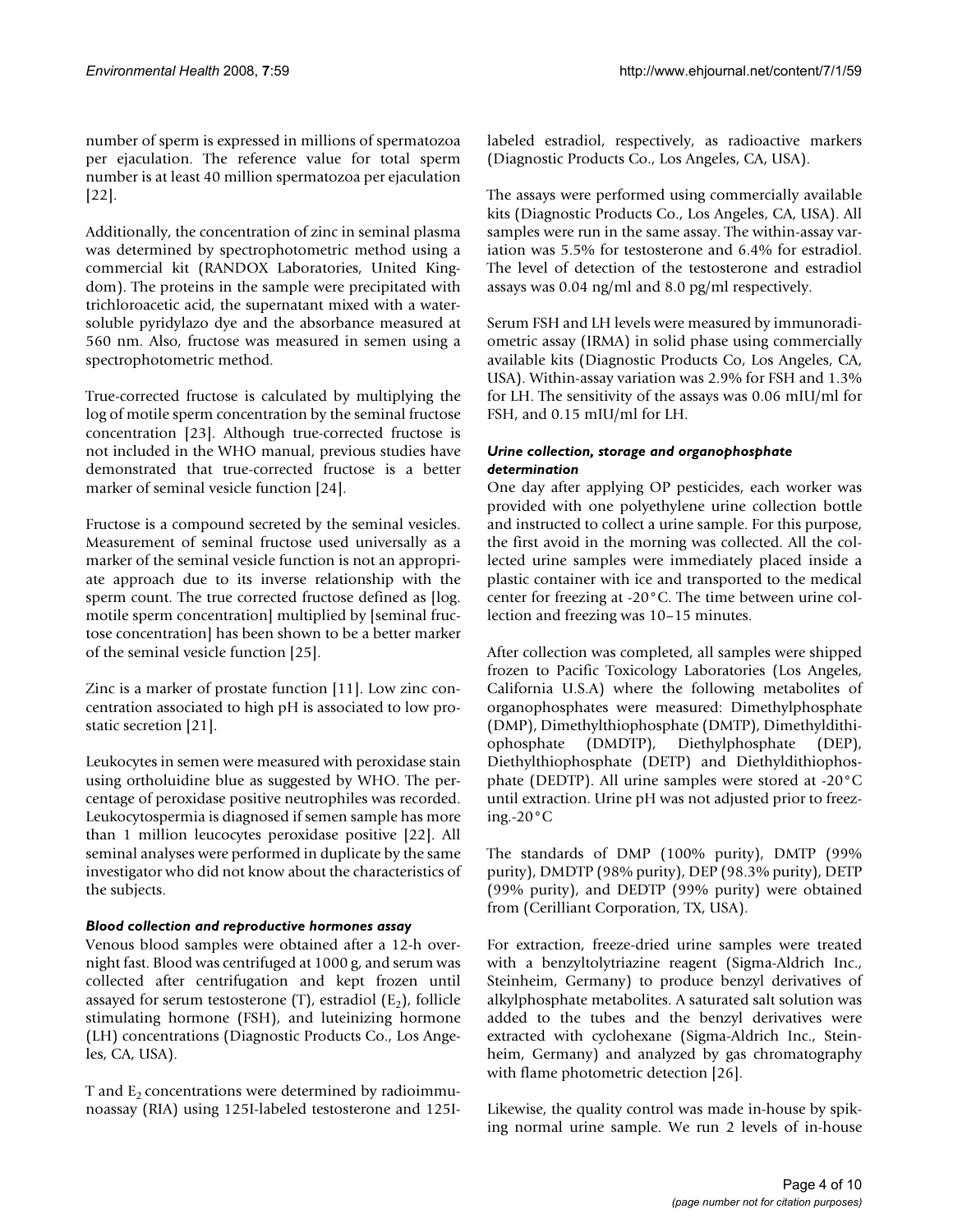made urine controls. The assay was run with a reagent water blank and urine blank. The recovery rate ranged from 80 to 120% of expected value. R2 (Coefficient of determination) correlation data of methylated and ethylated samples were:  $(DMP = 0.99)$ ,  $(DMTP = 0.99)$ ,  $(DMDTP = 0.99)$ ,  $(DEP = 0.99)$ ,  $(DETP = 0.99)$ , and  $(DEDTP = 0.99)$ .

The limit of detection was 5 μg/l for DMP, DEP, DETP and DMTP, and 10 μg/l for DEDTP and DMDTP. Creatinine was also measured in the urine samples by a colorimetric method (Creatinine Procedure No 555; Sigma Diagnostics, St Louis, Mo). Its measurement was used to adjust results of OP metabolites (ug/gram creatinine) to avoid the variable dilution caused by the different hydration states of the sample donor.

#### *Data analysis*

Data recorded in the questionnaires, semen and serum samples were introduced in an Excel database. Statistical analysis was performed using the statistical package STATA (version 8.0) for personal computer (Stata Corporation, TX, USA). Descriptive data were presented as mean ± standard deviation (SD), as well as frequencies. The percentage of subjects with detected OP metabolites in urine (percentage of samples above detection limit for each analyte) was also calculated. Many urine samples had concentrations below detection limits of some metabolites.

For the dialkylphosphates metabolites, the samples below the respective limit of detection (LOD) were assigned to have concentrations equal to one-half the LOD for statistical analyses as used by others in a previous report [27].

The influence of the variables was evaluated for single alkylphosphates and for the sum of dimethyl (DMP + DMTP + DMDTP), diethyl (DEP + DETP + DEDTP). We named these sums methylated, and ethylated OP metabolites, respectively. To calculate these sums, analytes below the detection limit were counted as a value half the detection limit.

Statistical analysis of the samples was then carried out, including a value half the detection limit for non detectable analytes. We used the Kolmogorov-Smirnov test to check the distribution of samples for the six alkylphosphates; we found a positive asymmetric distribution, which became normal after log transformation. Parametric analysis (multiple regressions) was therefore used for subsequent comparisons. Statistical significance was set at  $P < 0.05$ .

Homogeneity of variances was assessed using the Barlett test. Variables that were not normally distributed (corrected fructose, seminal zinc, sperm/ml, sperm/ejaculum, motility grade a, a+b, seminal leukocytes, serum levels of  $E<sub>2</sub>$ , FSH, LH, T/E2 and T/LH) were transformed. Student's t test was used to compare the mean between groups.

Multivariable regression analyses were performed to explore the relationship between the following dependent variables: OP metabolites levels (methylated and ethylated), time of exposure (hours worked as a pesticide applicator) and toxicity (related to the severity degree of OP pesticide used) with respect to each of the semen parameters or hormone levels as dependent variables. Each multivariate regression analyses were controlled for age and alcohol consumption. One problem with multiple comparisons is that the greater the number of tests, the higher the likelihood of falsely rejecting the null hypothesis. For this, we have used the Holm's test for correcting multiple comparisons.

# **Results**

Data in Table 1 show that DEDTP ( $p = 0.04$ ) and DETP ( $p = 0.04$ ) = 0.02) were more related to occupational exposure than other OP metabolites. In fact, DEP, DMP, DMDTP and DMTP were present in the same proportion in exposed and non-exposed men.

Men with ethylated OP metabolites in their urine had lower seminal volume than those without ethylated OP metabolites ( $p = 0.04$ ). Men with methylated OP metabo-

| Table I: Chi-square test to evaluate the presence/absence of OPs metabolites in men from Majes, Arequipa. |  |  |
|-----------------------------------------------------------------------------------------------------------|--|--|
|-----------------------------------------------------------------------------------------------------------|--|--|

| Dependent variable | Non Exposed<br>$n/N$ (%) | Exposed<br>$n/N$ (%) | D    | No Exposed<br>GM((DS(GM))) | Exposed<br>GM((DS(GM)) | D    |
|--------------------|--------------------------|----------------------|------|----------------------------|------------------------|------|
| <b>DEP</b>         | 5/31(16.1)               | 8/31(25.8)           | 0.53 | 2.99(2.06)                 | 3.75(8.17)             | 0.31 |
| <b>DEDTP</b>       | 9/31(29.0)               | 18/31(58.1)          | 0.04 | 10.24(54.46)               | 25.33 (78.60)          | 0.01 |
| <b>DETP</b>        | 2/31(6.5)                | 10/31(32.3)          | 0.02 | 2.66(1.02)                 | 3.85(7.15)             | 0.10 |
| <b>DMP</b>         | 23/31 (74.2)             | 26/31 (86.9)         | 0.53 | 9.57(19.47)                | 14.22 (42.42)          | 0.14 |
| <b>DMDTP</b>       | $5/3$ (16.1)             | 1/31(3.2)            | 0.19 | 56.37(6.65)                | 5.3(4.53)              | 0.10 |
| <b>DMTP</b>        | 18/31(58.1)              | 25/31 (80.6)         | 0.09 | 9.69(68.72)                | 22.92 (48.55)          | 0.02 |

n = number of subjects with the metabolite in urine. N = number of subjects in each group (exposed or non exposed subjects). P: level of significance after chi square test.

LOD (Limit of detection) for: DMP, DMTP, DEP, DETP 5 ug/l. DMDTP, DEDTP 10 ug/l.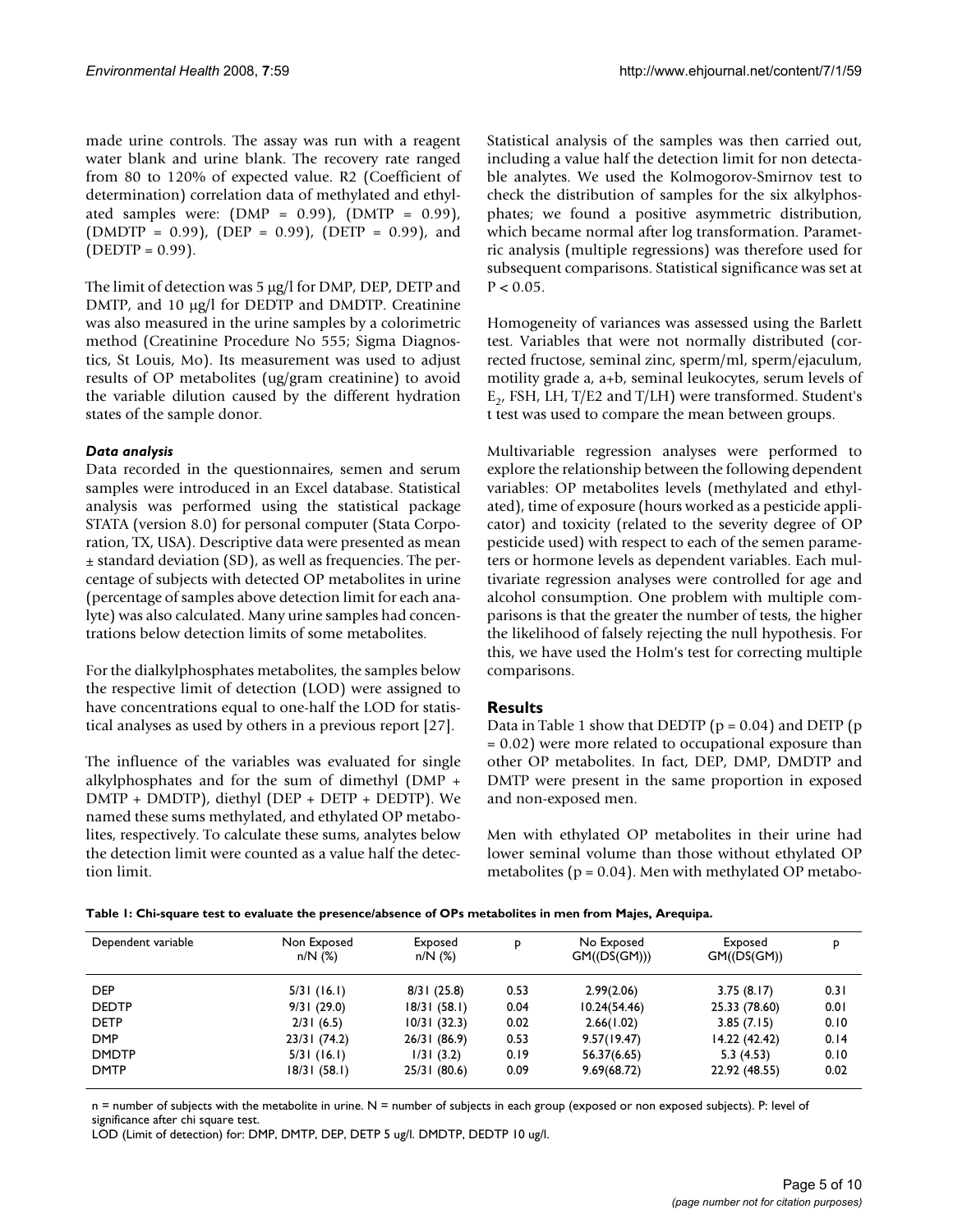lites had higher seminal pH than men without detected methylated OP metabolites ( $p = 0.01$ ). Furthermore, high levels of ethylated metabolites of OP were related to low seminal volume ( $p = 0.02$ ) and high levels of methylated metabolites of OP were related to high seminal  $pH$  ( $p =$ 0.02) (data not shown).

After controlling for urine levels of ethylated OP metabolites, the exposure to pesticides (positive or negative) was related to low seminal volume ( $p = 0.03$ ), high seminal  $pH$  ( $p = 0.01$ ), low percent of sperm with normal morphology ( $p = 0.00$ ), and high concentration of seminal leucocytes ( $p = 0.00$ ) (Table 2). However, when Holm's test is applied to adjust P value, it was observed that seminal pH ( $p = 0.02$ ) is the only variable associated to exposure to ethylated OP metabolites.

After regressing time of exposure to pesticides (months), lower seminal vesicles function (low seminal corrected fructose levels) ( $p = 0.01$ ), low percent of normal sperm morphology ( $p = 0.02$ ), high serum estradiol levels ( $p =$ 0.03), low serum LH levels ( $p = 0.01$ ), low ratio testosterone/estradiol ( $p = 0.01$ ) and high ratio testosterone/LH ( $p$ = 0.01) were observed (Table 2). After Holm's adjustment, seminal pH values ( $p = 0.001$ ) was the only variable associated to time of exposure to ethylated OP metabolites.

After controlling urine levels of methylated OP metabolites, exposure to pesticide was related to low seminal volume ( $p = 0.02$ ), high seminal pH ( $p = 0.01$ ), low seminal vesicles function ( $p = 0.05$ ), low percent of sperm with normal morphology ( $p = 0.002$ ), high concentration of seminal leucocytes ( $p = 0.01$ ) and low levels of serum LH  $(p = 0.05)$  (Table 3). When Holm's test is applied to adjust P value, it was observed that seminal pH ( $p = 0.002$ ) and  $log$  of corrected fructose ( $p = 0.04$ ) were the only variables associated to exposure to methylated OP metabolites.

After regressing time of exposure to pesticides, high seminal pH ( $p = 0.05$ ), low seminal vesicles function (low seminal corrected fructose levels) ( $p = 0.01$ ), low percent of normal sperm morphology ( $p = 0.04$ ), high serum estradiol levels ( $p = 0.02$ ), low serum LH levels ( $p = 0.02$ ), low ratio testosterone/estradiol ( $p = 0.01$ ) and high ratio testosterone/LH ( $p = 0.02$ ) were observed (Table 3). After Holm's adjustment, seminal pH values ( $p = 0.001$ ) was the only variable associated to time of exposure to methylated OP metabolites

#### **Discussion**

Organophosphate insecticides have been extensively used in agriculture in developing countries, with little protection for the communities and individuals thus exposed. Given the indisputable chronic exposure of vulnerable groups to organophosphate compounds, including preg-

**Table 2: Regression coefficients and probability values to determine the association between seminal parameters and exposure and time of exposure to ethylated OP metabolites.**

|                                     | <b>Exposure to pesticides</b><br>$(\beta \pm$ SEM) | P     | P* adjusted | Time of exposure to pesticides<br>$(\beta \pm$ SEM) | P    | $P^*$ adjusted |
|-------------------------------------|----------------------------------------------------|-------|-------------|-----------------------------------------------------|------|----------------|
| Time of liquefaction minutes        | $-1.53 \pm 1.74$                                   | 0.38  | 0.75        | $0.11 \pm 0.31$                                     | 0.71 | 0.93           |
| Seminal Volume mL                   | $-0.72 \pm 0.31$                                   | 0.02  | 0.12        | $-0.09 \pm 0.06$                                    | 0.15 | 0.28           |
| pН                                  | $0.29 \pm 0.09$                                    | 0.002 | 0.002       | $0.03 \pm 0.02$                                     | 0.07 | 0.001          |
| Log Corrected fructose              | $-0.17 \pm 0.09$                                   | 0.06  | 0.15        | $-0.04 \pm 0.01$                                    | 0.01 | 0.53           |
| Log Seminal zinc                    | $-0.05 \pm 0.09$                                   | 0.58  | 0.30        | $-0.02 \pm 0.02$                                    | 0.26 | 0.38           |
| Log sperms/mL                       | $-0.14 \pm 0.12$                                   | 0.25  | 0.84        | $-0.02 \pm 0.02$                                    | 0.44 | 0.89           |
| Log sperms/ejaculum                 | $-0.24 \pm 0.15$                                   | 0.10  | 0.60        | $-0.04 \pm 0.03$                                    | 0.15 | 0.80           |
| Sperm Vitality %                    | $2.07 \pm 1.79$                                    | 0.25  | 0.06        | $-0.21 \pm 0.32$                                    | 0.51 | 0.13           |
| Log motility grade 3 (%)            | $-0.02 \pm 0.09$                                   | 0.78  | 0.71        | $-0.02 \pm 0.02$                                    | 0.14 | 0.82           |
| Log motility grade $3 + 2$ (%)      | $-0.05 \pm 0.05$                                   | 0.32  | 1.00        | $-0.02 \pm 0.01$                                    | 0.13 | 0.74           |
| Sperm with normal<br>morphology (%) | $-7.65 \pm 2.16$                                   | 0.001 | 0.76        | $-1.04 \pm 0.42$                                    | 0.01 | 0.42           |
| Immature sperm (%)                  | $1.89 \pm 1.48$                                    | 0.21  | 1.00        | $0.17 \pm 0.26$                                     | 0.51 | 0.50           |
| Log Seminal leucocytes              | $0.59 \pm 0.09$                                    | 0.00  | 1.00        | $0.02 \pm 0.02$                                     | 0.36 | 0.97           |
| Serum testosterone (ng/mL)          | $-0.62 \pm 0.41$                                   | 0.13  | 0.69        | $-0.10 \pm 0.07$                                    | 0.16 | 0.99           |
| Log Serum estradiol (pg/ml)         | $0.06 \pm 0.07$                                    | 0.43  | 0.26        | $0.03 \pm 0.01$                                     | 0.02 | 0.65           |
| Log Serum FSH (mIU/mL)              | $0.17 \pm 0.18$                                    | 0.34  | 0.86        | $0.01 \pm 0.03$                                     | 0.72 | 1.00           |
| Log Serum LH (mIU/mL)               | $-0.37 \pm 0.21$                                   | 0.07  | 0.97        | $-0.10 \pm 0.03$                                    | 0.01 | 0.99           |
| Log T/E2 (ng/pg)                    | $-0.11 \pm 0.07$                                   | 0.12  | 0.18        | $-0.04 \pm 0.01$                                    | 0.01 | 0.63           |
| Log T/LH (ng/mlU)                   | $0.32 \pm 0.20$                                    | 0.13  | 1.00        | $0.01 \pm 0.03$                                     | 0.01 | 0.85           |

Regressions adjusted for age and alcohol consumption. Exposure to pesticide: 0 = non exposed; 1 = exposed. Ethylated metabolites of OPs: 0 = non detectable; 1 = over limit of detection. Time of exposure to pesticides (continuous variable). β ± SEM: Coefficient of regression ± Standard error of the mean. Data with non parametric behavior were log-transformed in order to performed linear regression analyses. \*Holm adjustment. +Analyses were performed after controlling for urine levels of ethylated OP metabolites, respectively.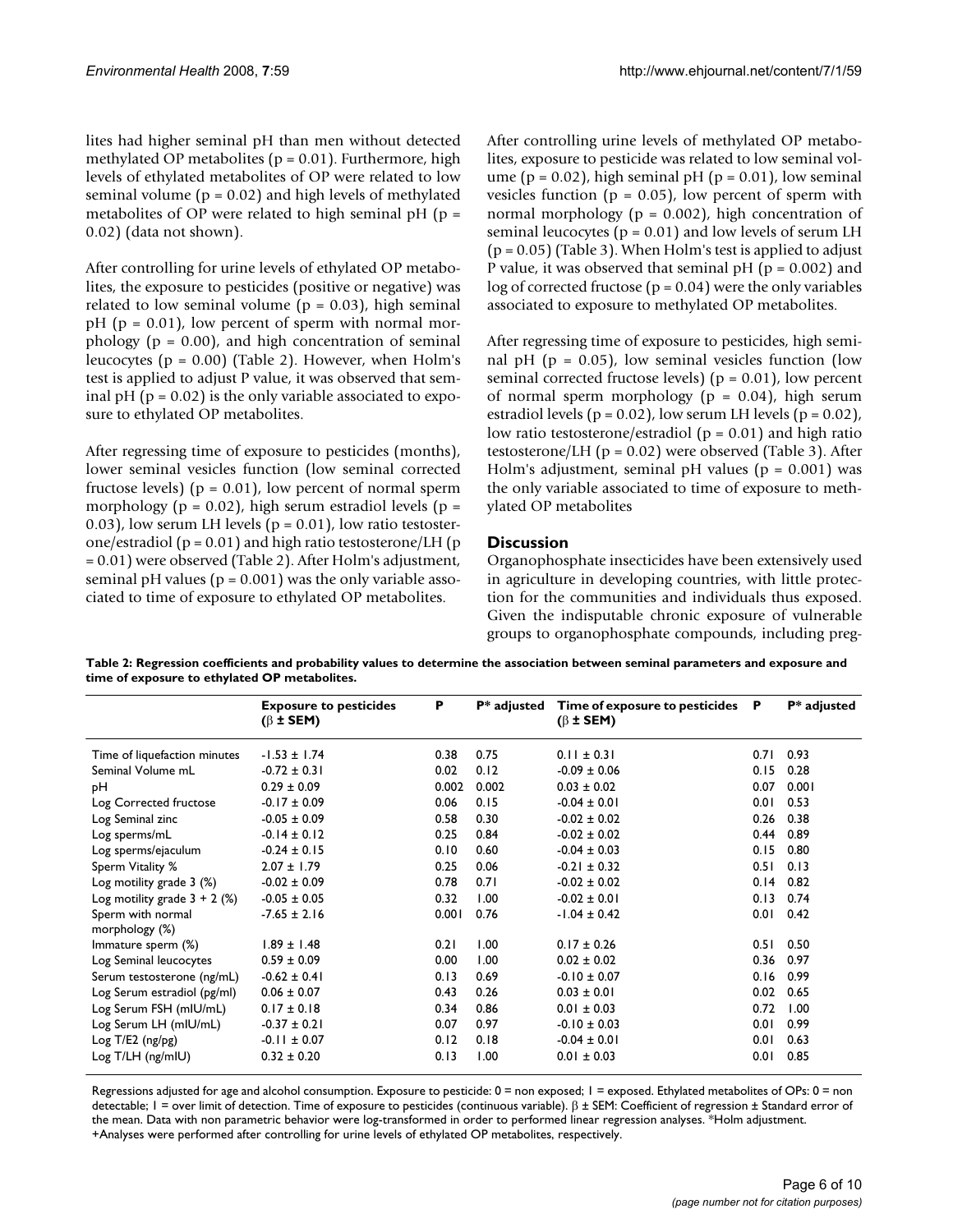|                                     | <b>Exposure to Pesticides</b><br>$(\beta \pm$ SEM) | P     | $P^*$ adjusted | Time of exposure to pesticides<br>$(\beta \pm$ SEM) | P    | $P^*$ adjusted |
|-------------------------------------|----------------------------------------------------|-------|----------------|-----------------------------------------------------|------|----------------|
| Time of liquefaction minutes        | $-1.15 \pm 1.73$                                   | 0.51  | 0.84           | $0.17 \pm 0.30$                                     | 0.56 | 0.95           |
| Seminal Volume mL                   | $-0.76 \pm 0.32$                                   | 0.02  | 0.12           | $-0.09 \pm 0.06$                                    | 0.14 | 0.29           |
| pН                                  | $0.24 \pm 0.09$                                    | 0.01  | 0.002          | $0.03 \pm 0.02$                                     | 0.08 | 0.001          |
| Log Corrected fructose              | $-0.17 \pm 0.09$                                   | 0.05  | 0.04           | $-0.04 \pm 0.02$                                    | 0.01 | 0.28           |
| Log Seminal zinc                    | $-0.05 \pm 0.09$                                   | 0.61  | 0.40           | $-0.03 \pm 0.02$                                    | 0.18 | 0.74           |
| Log sperms/mL                       | $-0.10 \pm 0.12$                                   | 0.43  | 1.00           | $-0.01 \pm 0.02$                                    | 0.51 | 0.76           |
| Log sperms/ejaculum                 | $-0.20 \pm 0.12$                                   | 0.171 | 0.5            | $-0.04 \pm 0.03$                                    | 0.12 | 0.84           |
| Sperm Vitality %                    | $2.20 \pm 1.79$                                    | 0.22  | 0.05           | $-0.21 \pm 0.32$                                    | 0.52 | 0.15           |
| Log motility grade $3$ (%)          | $-0.03 \pm 0.09$                                   | 0.73  | 0.90           | $-0.02 \pm 0.01$                                    | 0.18 | 1.00           |
| Log motility grade $3 + 2$ (%)      | $-0.05 \pm 0.05$                                   | 0.38  | 0.52           | $-0.01 \pm 0.01$                                    | 0.14 | 0.27           |
| Sperm with normal<br>morphology (%) | $-7.03 \pm 2.14$                                   | 0.01  | 0.42           | $-0.86 \pm 0.39$                                    | 0.03 | 0.48           |
| Immature sperm (%)                  | $1.12 \pm 1.51$                                    | 0.46  | 1.00           | $0.14 \pm 0.27$                                     | 0.61 | 0.98           |
| Log Seminal leucocytes              | $0.56 \pm 0.09$                                    | 0.01  | 0.68           | $0.02 \pm 0.02$                                     | 0.39 | 0.95           |
| Serum testosterone (ng/mL)          | $-0.67 \pm 0.41$                                   | 0.10  | 0.59           | $-0.10 \pm 0.07$                                    | 0.19 | 1.00           |
| Log Serum estradiol (pg/ml)         | $0.05 \pm 0.07$                                    | 0.45  | 0.21           | $0.03 \pm 0.01$                                     | 0.03 | 0.38           |
| Log Serum FSH (mIU/mL)              | $-0.13 \pm 0.18$                                   | 0.46  | 0.89           | $0.01 \pm 0.03$                                     | 0.76 | 1.00           |
| Log Serum LH (mIU/mL)               | $-0.40 \pm 0.20$                                   | 0.05  | 0.99           | $-0.11 \pm 0.04$                                    | 0.01 | 0.97           |
| Log T/E2 (ng/pg)                    | $-0.12 \pm 0.07$                                   | 0.11  | 0.18           | $-0.04 \pm 0.01$                                    | 0.01 | 0.56           |
| Log T/LH (ng/mlU)                   | $0.34 \pm 0.20$                                    | 0.09  | 1.00           | $0.10 \pm 0.04$                                     | 0.01 | 1.00           |

**Table 3: Regression coefficients and probability values to determine the association between seminal parameters and exposure and time of exposure to methylated OP metabolites.**

Regressions adjusted for age and alcohol consumption. Exposure to pesticide: 0 = non exposed; 1 = exposed. Ethylated metabolites of OPs: 0 = non detectable; 1 = over limit of detection. Time of exposure to pesticides (continuous variable). β ± SEM: Coefficient of regression ± Standard error of the mean. Data with non parametric behavior were log-transformed in order to performed linear regression analyses. \*Holm's test adjustment. +Analyses were performed after controlling for urine levels of methylated OP metabolites, respectively.

nant women, the fetus and young children, the potential for widespread adverse effects is considerable [28]. As the use of these agents increases, acute and chronic exposure has become more common. As with other organophosphates, chlorpyrifos kills insects and other animals, including human beings, because of its toxicity to the nervous system [29]. Salem et al. determined the effect of chronic treatment with two sublethal doses of Dimethoate, an OP pesticide. The pesticide treatment resulted in a decline in body weight, libido, ejaculate volume, sperm concentration and semen initial fructose; and an increase in abnormal and dead sperm. The hazardous effect of these pesticides on semen quality continued during the post treatment period, and was dose-dependent [30]. Therefore Rey et. al showed that quinalphos may exert a suppressive effect on the functional activity of accessory sex glands by decreasing testicular testosterone production following inhibition of pituitary gonadotrophins release [31]. Sarkar et al probed the effect of chronic sublethal doses (7–14 mg kg-1 a day for 15 days) of quinalphos in rats. They found that quinalphos decreases fertility in adult male rats by affecting the pituitary gonadotrophins [32]. In another study Shigeyuki et al found that fenthion acted as antagonist of the androgenic activity of dihydrotestosterone [33].

We have previously demonstrated that several seminal parameters were affected in pesticide sprayer applicators

from Majes, Peru. Seminal volume, sperm motility, normal sperm morphology, seminal zinc concentration and serum testosterone and LH were lower whereas seminal pH, time of liquefaction, percent of immature sperms and leukocyte concentration were higher in the exposed group. The multivariable analysis confirmed that seminal volume, seminal pH, sperm morphology, seminal zinc concentration and serum LH and T/LH ratio were related to exposure to pesticide and/or degree of toxicity of pesticides [11]. We found an increase of estradiol after regressing time of exposure to pesticides, this result is different from those obtained by Hodgson and Rose where OP showed a high irreversible inhibition activity of testosterone and estradiol metabolism by cytochrome P450 (CYP) 3A4, and by CYP3A4 and CYP1A2, respectively. All of these CYP inhibitions are believed to be due to the release of reactive sulfur during CYP-catalyzed oxidative desulfuration [34].

The present study was designed to demonstrate the association between parameters of seminal quality and the presence of ethylated or methylated OP metabolites in urine of men. Data did not demonstrate the association described before comparing pesticide sprayer applicators with control subjects [11,35,36]. In fact, men with elevated levels of OP metabolites in urine showed only reduction of seminal volume and elevation of seminal pH. Multivariable analysis showed that the pesticide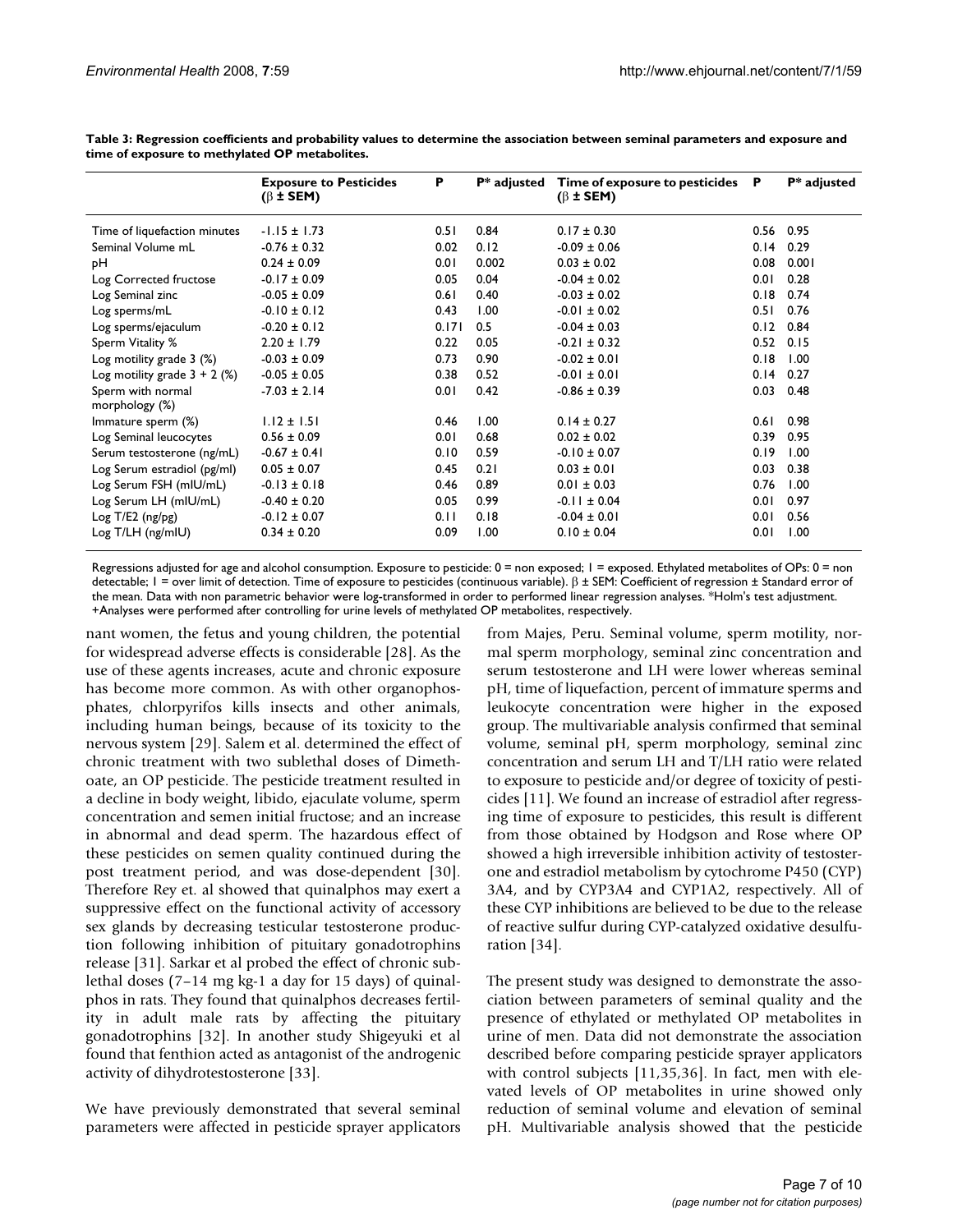sprayer applicator occupation and time of exposure to pesticides were more related to variations in several seminal parameters than current measurements of OP metabolites in urine.

Data suggest that current presence of OP metabolites in urine is not an adequate marker to demonstrate the effect of long-term exposure to OP pesticides. This has also been suggested in a previous study [12], since the rapid metabolism and excretion of OP and their metabolites may hinder an adequate exposure assessment. As observed in the multivariable analysis, variation in seminal quality is observed when occupational exposure to OP pesticides is included in the model. However, the fact that seminal volume and seminal pH were related to levels of OP metabolites suggested that acute exposure to dialkylphosphates pesticides could be associated to alterations in sex accessory glands.

We have grouped subjects as having ethylated or methylated metabolites since other studies found that ethylated metabolites affect sperm chromatin but not other seminal parameters [12] whereas methylated metabolites do not [37]

Seminal volume was reduced, whereas seminal pH was increased. This may be observed in situations in which the sex accessory-gland function is altered. Seminal vesicles and prostate contribute 60% and 30% of the seminal volume, respectively [38,11]. In addition, seminal vesicles contribute with basic pH and prostate with acid pH. Regarding to pH values, higher and lower values are observed in subjects with detectable levels of methylated and ethylated metabolites, respectively. These outcomes may be related to a random rather than a real biological effect of OP. For instance, if volume is affected we must also observe changes in values of zinc, fructose, and seminal pH.

One limitation with multiple comparisons is that null hypothesis may be rejected as a result of error type I. For this, we have used the Holm's test correction. Under this procedure, it may be observed that seminal pH was altered after OP exposure. In the presence of methylated OP metabolites a marker of the seminal vesicle function was also altered.

Environmental exposure to OP and adverse reproductive outcomes in men and women working on or living near farms are increasingly reported worldwide [39]. Experimental studies have demonstrated that OP pesticides, such as malathion, may induce arrest in spermatogenesis mice [40]. However, the occupational exposure [11] or the presence of either elevated levels of ethylated or methylated OP metabolites in urine suggest that occupational

OP exposure seems to affect post-testicular semen rather than exert a direct action on the testis. This is based on the fact that affected parameters such as seminal volume and seminal pH may be affected independently from the testis. It is possible that the action of OP pesticides may occur at the sex accessory gland level as demonstrated in alteration at the level of seminal pH and corrected fructose, a marker of the seminal vesicles function.

Seminal vesicles and prostate function are important for chromatin stability [41]. It is also known that OP may affect DNA integrity [13,12]. If OP affects sex accessory gland functions, then, this may affect sperm DNA [42]. Effect of OP seems to be accumulative since the single measurement was unable to demonstrate all the reproductive effects observed when variable exposure to pesticides was included in the regression analysis.

In this study we found some non-exposed subjects with low levels of metabolites. These findings were similar to others where subjects considered non-exposed to OP and without relation with agricultural activities [43]. In addition, Oglobline et. al measured urinary concentrations of dialkyl metabolites in 48 adults from Australia that were not occupationally exposed to organophosphates [44]. Several types of evidence suggest that agricultural pesticide use may be an important source of non-occupational pesticide exposure [45]. Recent epidemiologic findings support the concern that non-occupational exposure to agricultural pesticides can cause acute symptoms among populations living near sprayed fields in developing countries [46]. The authors showed that one or more of the dialkyl phosphate metabolites was detected in all samples, and one sample contained all six metabolites in levels above the detection limit.

# **Conclusion**

The study demonstrated that occupational exposure to OP pesticides was more closely related to alterations in semen quality than a single measurement of urine OP metabolites. Current Measurement of OP metabolites in urine may not reflect the full risk.

# **Abbreviations**

IRMA: immunoradiometric assay; RIA: radioimmunoassay; FSH: follicle stimulating hormone; LH: luteinizing hormone; WHO: world health organization; IRB: Institutional Review Board; OP: Organophosphate; T: Testosterone; E2: estradiol; DAP: dialkylphosphates; DMP: Dimethylphosphate; DMTP: Dimethylthiophosphate; DMDTP: Dimethyldithiophosphate; DEP: Diethylphosphate; DETP: Diethylthiophosphate; DEDTP: Diethyldithiophosphate.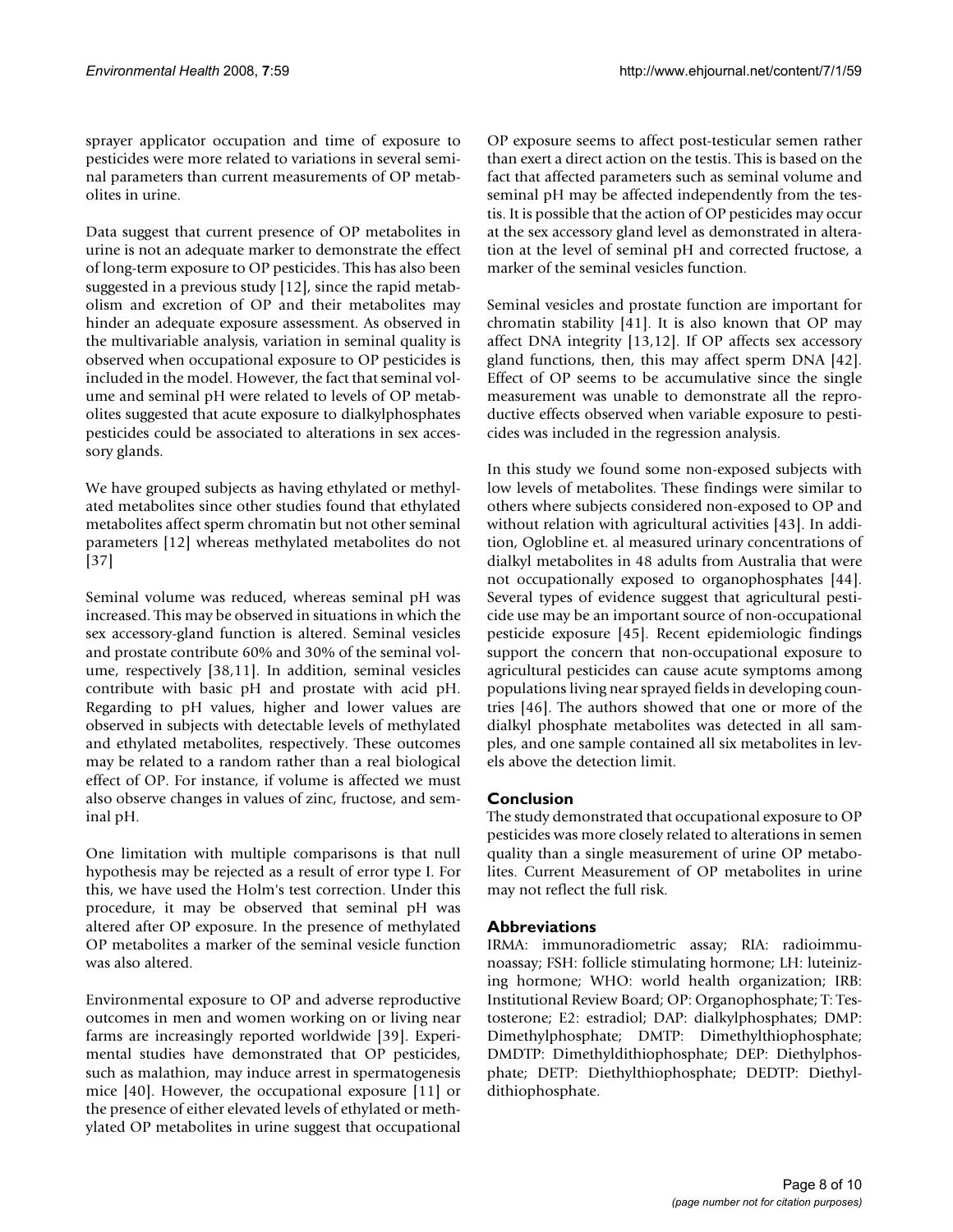#### **Competing interests**

The authors declare that they have no competing interests.

#### **Authors' contributions**

SY was the leader of the research she contributed to all phases in the research project from conception and design, the acquisition and analysis of data and the writing of the manuscript. MG contributed to the conception and the acquisition of data. JR contributed to the analysis of data and the revising of the manuscript for intellectual content. GGR contributed to the design, the analysis of data and the revising of the manuscript for intellectual content. All authors have given their final approval of the version to be published.

#### **Acknowledgements**

This study was supported by a Fogarty International Center Grant to Emory University, International Training and Research Program in Environmental and Occupational Health. Grant # 5-D43TW005746-04. We thank M.S. Carla Gonzales for her technical assistance in semen analyses. We thank M. S. Vilma Tapia for provided statistical advice on the last version of the manuscript.

#### **References**

- 1. Lemaire G, Terouanne B, Mauvais P, Michel S, Rahmani R: **[Effect of](http://www.ncbi.nlm.nih.gov/entrez/query.fcgi?cmd=Retrieve&db=PubMed&dopt=Abstract&list_uids=15081270) [organochlorine pesticides on human androgen receptor acti](http://www.ncbi.nlm.nih.gov/entrez/query.fcgi?cmd=Retrieve&db=PubMed&dopt=Abstract&list_uids=15081270)[vation in vitro.](http://www.ncbi.nlm.nih.gov/entrez/query.fcgi?cmd=Retrieve&db=PubMed&dopt=Abstract&list_uids=15081270)** *Toxicol Appl Pharmacol* 2004, **196:**235-246.
- 2. Yucra S, Steenland K, Chung A, Choque F, Gonzales GF: **[Dialkyl](http://www.ncbi.nlm.nih.gov/entrez/query.fcgi?cmd=Retrieve&db=PubMed&dopt=Abstract&list_uids=17177990) [phosphate metabolites of organophosphorus in applicators](http://www.ncbi.nlm.nih.gov/entrez/query.fcgi?cmd=Retrieve&db=PubMed&dopt=Abstract&list_uids=17177990) [of agricultural pesticides in Majes Arequipa \(Peru\).](http://www.ncbi.nlm.nih.gov/entrez/query.fcgi?cmd=Retrieve&db=PubMed&dopt=Abstract&list_uids=17177990)** *J Occup Med Toxicol* 2006, **1:**27.
- 3. Cataño HC, Carranza E, Huamani C, Hernández AF: **[Plasma](http://www.ncbi.nlm.nih.gov/entrez/query.fcgi?cmd=Retrieve&db=PubMed&dopt=Abstract&list_uids=18157496) [Cholinesterase Levels and Health Symptoms in Peruvian](http://www.ncbi.nlm.nih.gov/entrez/query.fcgi?cmd=Retrieve&db=PubMed&dopt=Abstract&list_uids=18157496) Farm Workers Exposed to Organophosphate Pesticides.** *Arch Environ Contam Toxicol* 2008, **55:**153-159.
- Astroff AB, Freshwater KJ, Eigenberg DA: **[Comparative organo](http://www.ncbi.nlm.nih.gov/entrez/query.fcgi?cmd=Retrieve&db=PubMed&dopt=Abstract&list_uids=9875697)[phosphateinduced Effects observed in adult and neonatal](http://www.ncbi.nlm.nih.gov/entrez/query.fcgi?cmd=Retrieve&db=PubMed&dopt=Abstract&list_uids=9875697) Sprague-Dawley rats during the conduct of multigeneration [toxicity studies.](http://www.ncbi.nlm.nih.gov/entrez/query.fcgi?cmd=Retrieve&db=PubMed&dopt=Abstract&list_uids=9875697)** *Reprod Toxicol* 1998, **12:**619-645.
- Padungtod C, Savitz DA, Overstreet JW, Christiani DC, Ryan LM, Xu X: **[Occupational pesticide exposure and semen quality](http://www.ncbi.nlm.nih.gov/entrez/query.fcgi?cmd=Retrieve&db=PubMed&dopt=Abstract&list_uids=11039162) [among Chinese workers.](http://www.ncbi.nlm.nih.gov/entrez/query.fcgi?cmd=Retrieve&db=PubMed&dopt=Abstract&list_uids=11039162)** *J Occup Environ Med* 2000, **42:**982-992.
- 6. Swan SH, Kruse RL, Liu F, Bar DB, Brobins EZ, Redmon JB, Wang C, Brazil C, Overstreet JW: **Semen quality in relation to biomark-**<br>ers of pesticide exposure. Environ Health Perspect 2003, [ers of pesticide exposure.](http://www.ncbi.nlm.nih.gov/entrez/query.fcgi?cmd=Retrieve&db=PubMed&dopt=Abstract&list_uids=12948887) **111:**1478-1484.
- 7. Marmol-Maneiro L, Fernandez-D'Pool J, Sanchez BJ, Sirit Y: **[Seminal](http://www.ncbi.nlm.nih.gov/entrez/query.fcgi?cmd=Retrieve&db=PubMed&dopt=Abstract&list_uids=12815841) [profile in workers exposed to cholinesterase inhibitor insec](http://www.ncbi.nlm.nih.gov/entrez/query.fcgi?cmd=Retrieve&db=PubMed&dopt=Abstract&list_uids=12815841)[ticides.](http://www.ncbi.nlm.nih.gov/entrez/query.fcgi?cmd=Retrieve&db=PubMed&dopt=Abstract&list_uids=12815841)** *Invest Clin* 2003, **44:**105-117.
- Eskenazi B, Marks AR, Braman A, Harley K, Barr DB, Johnson C, Morga N, Jewell NP: **[Organophosphate pesticide exposure and](http://www.ncbi.nlm.nih.gov/entrez/query.fcgi?cmd=Retrieve&db=PubMed&dopt=Abstract&list_uids=17520070) [neurodevelopment in young Mexican-American children.](http://www.ncbi.nlm.nih.gov/entrez/query.fcgi?cmd=Retrieve&db=PubMed&dopt=Abstract&list_uids=17520070)** *Environ Health Perspect* 2007, **115:**792-798.
- 9. Sultatos LG: **[Mammalian toxicology of organophosphorous](http://www.ncbi.nlm.nih.gov/entrez/query.fcgi?cmd=Retrieve&db=PubMed&dopt=Abstract&list_uids=7966438) [pesticides.](http://www.ncbi.nlm.nih.gov/entrez/query.fcgi?cmd=Retrieve&db=PubMed&dopt=Abstract&list_uids=7966438)** *J Toxicol Environ Health* 1994, **43:**271-289.
- 10. Reuber MD: **[Carcinogenicity and toxicity of malathion and](http://www.ncbi.nlm.nih.gov/entrez/query.fcgi?cmd=Retrieve&db=PubMed&dopt=Abstract&list_uids=3996333) [malaoxon.](http://www.ncbi.nlm.nih.gov/entrez/query.fcgi?cmd=Retrieve&db=PubMed&dopt=Abstract&list_uids=3996333)** *Environ Res* 1985, **37:**119-153.
- 11. Yucra S, Rubio J, Gasco M, Gonzales C, Steenland K, Gonzales GF: **[Semen quality and reproductive sex hormone levels in Peru](http://www.ncbi.nlm.nih.gov/entrez/query.fcgi?cmd=Retrieve&db=PubMed&dopt=Abstract&list_uids=17168223)[vian pesticide sprayers.](http://www.ncbi.nlm.nih.gov/entrez/query.fcgi?cmd=Retrieve&db=PubMed&dopt=Abstract&list_uids=17168223)** *Int J Occup Environ Health* 2006, **12:**355-361.
- 12. Sanchez-Peña LC, Reves BE, Lopez-Carrillo L, Recie R, Moran-Martinez J, Cebrian ME, Quintanilla-Vega B: **[Organophosphorous pes](http://www.ncbi.nlm.nih.gov/entrez/query.fcgi?cmd=Retrieve&db=PubMed&dopt=Abstract&list_uids=15050412)[ticide exposure alters sperm chromatin structure in](http://www.ncbi.nlm.nih.gov/entrez/query.fcgi?cmd=Retrieve&db=PubMed&dopt=Abstract&list_uids=15050412) [Mexican agricultural workers.](http://www.ncbi.nlm.nih.gov/entrez/query.fcgi?cmd=Retrieve&db=PubMed&dopt=Abstract&list_uids=15050412)** *Toxicol Appl Pharmacol* 2004, **196:**108-113.
- 13. Recio R, Robbins WA, Borja-Aburto V, Moran-Martinez J, Froines JR, Hernandez RM, Cebrian ME: **Organophosphorous pesticide**

**exposure increases the frequency of sperm sex null aneuploidy.** *Environ Health Perspect* 1985, **109:**1237-1240.

- 14. Larsen SB, Giwercman A, Spano M, Bonde JP: **[A longitudinal study](http://www.ncbi.nlm.nih.gov/entrez/query.fcgi?cmd=Retrieve&db=PubMed&dopt=Abstract&list_uids=9875693) [of semen quality in pesticide spraying Danish farmers. The](http://www.ncbi.nlm.nih.gov/entrez/query.fcgi?cmd=Retrieve&db=PubMed&dopt=Abstract&list_uids=9875693) [ASCLEPIOS Study Group.](http://www.ncbi.nlm.nih.gov/entrez/query.fcgi?cmd=Retrieve&db=PubMed&dopt=Abstract&list_uids=9875693)** *Reprod Toxicol* 1998, **12:**581-589.
- 15. Larsen SB, Spano M, Giwercman A, Bonde JP: **[Semen quality and](http://www.ncbi.nlm.nih.gov/entrez/query.fcgi?cmd=Retrieve&db=PubMed&dopt=Abstract&list_uids=10448320) [sex hormones among organic and traditional Danish farm](http://www.ncbi.nlm.nih.gov/entrez/query.fcgi?cmd=Retrieve&db=PubMed&dopt=Abstract&list_uids=10448320)[ers. ASCLEPIOS Study Group.](http://www.ncbi.nlm.nih.gov/entrez/query.fcgi?cmd=Retrieve&db=PubMed&dopt=Abstract&list_uids=10448320)** *Occup Environ Med* 1999, **56(2):**139-144.
- 16. Recio R, Ocampo-Gomez G, Moran-Martinez J, Borja-Aburto V, Lopez-Cervante M, Uribe M, Torres-Sanchez L, Cebrian ME: **[Pesti](http://www.ncbi.nlm.nih.gov/entrez/query.fcgi?cmd=Retrieve&db=PubMed&dopt=Abstract&list_uids=16140621)[cide exposure alters folliclestimulating hormone levels in](http://www.ncbi.nlm.nih.gov/entrez/query.fcgi?cmd=Retrieve&db=PubMed&dopt=Abstract&list_uids=16140621) [Mexican agricultural workers.](http://www.ncbi.nlm.nih.gov/entrez/query.fcgi?cmd=Retrieve&db=PubMed&dopt=Abstract&list_uids=16140621)** *Environ Health Perspect* 2005, **113:**1160-1163.
- 17. Straube E, Straube W, Kruger E, Bradatsch M, Jacob-Meisel M, Rose HJ: **[Disruption of male sex hormone with regard to pesti](http://www.ncbi.nlm.nih.gov/entrez/query.fcgi?cmd=Retrieve&db=PubMed&dopt=Abstract&list_uids=10414800)[cides: pathophysiological and regulatory aspect.](http://www.ncbi.nlm.nih.gov/entrez/query.fcgi?cmd=Retrieve&db=PubMed&dopt=Abstract&list_uids=10414800)** *Toxicol Lett* 1999, **107:**225-231.
- 18. Padungtod C, Lasley BL, Christiani DC, Ryan LM, Xu X: **[Reproduc](http://www.ncbi.nlm.nih.gov/entrez/query.fcgi?cmd=Retrieve&db=PubMed&dopt=Abstract&list_uids=9871879)[tive hormone profile among pesticide factory workers.](http://www.ncbi.nlm.nih.gov/entrez/query.fcgi?cmd=Retrieve&db=PubMed&dopt=Abstract&list_uids=9871879)** *J Occup Environ Med* 1998, **40:**1038-1047.
- Tamura H, Maness SC, Reischmann K, Dorman DC, Gray LE, Gaido KW: **[Androgen receptor antagonism by the organophos](http://www.ncbi.nlm.nih.gov/entrez/query.fcgi?cmd=Retrieve&db=PubMed&dopt=Abstract&list_uids=11222873)[phate insecticide Fenitrothion.](http://www.ncbi.nlm.nih.gov/entrez/query.fcgi?cmd=Retrieve&db=PubMed&dopt=Abstract&list_uids=11222873)** *Toxicol Sci* 2001, **60:**56-62.
- 20. Kang HG, Jeong SH, Cho JH, Kim DG, Park JM, Cho MH: **Chlorpyrifos-methyl shows anti-androgenic activity without estrogenic activity in rats.** *Toxicology* 1999, **199(2-3):**219-230.
- 21. Gonzales GF: **Andrología: fertilidad e infertilidad.** Instituto de Investigaciones de la Altura. Lima-Peru; 1992:225.
- 22. World Health Organization: **WHO Laboratory Manual for the Examination of Human Semen and Semen-Cervical Mucus Interaction.** 3rd edition. Cambridge University Press. Cambridge; 1992.
- 23. Gonzales GF: **[Basal serum testosterone as an indicator of](http://www.ncbi.nlm.nih.gov/entrez/query.fcgi?cmd=Retrieve&db=PubMed&dopt=Abstract&list_uids=12390089) [response to clomiphene treatment in human epididymis,](http://www.ncbi.nlm.nih.gov/entrez/query.fcgi?cmd=Retrieve&db=PubMed&dopt=Abstract&list_uids=12390089) [seminal vesicles and prostate.](http://www.ncbi.nlm.nih.gov/entrez/query.fcgi?cmd=Retrieve&db=PubMed&dopt=Abstract&list_uids=12390089)** *Andrologia* 2002, **34:**308-316.
- 24. Gonzales GF, Villena A: **[True corrected seminal fructose level:](http://www.ncbi.nlm.nih.gov/entrez/query.fcgi?cmd=Retrieve&db=PubMed&dopt=Abstract&list_uids=11554981) [a better marker of the function of seminal vesicles in infertile](http://www.ncbi.nlm.nih.gov/entrez/query.fcgi?cmd=Retrieve&db=PubMed&dopt=Abstract&list_uids=11554981) [men.](http://www.ncbi.nlm.nih.gov/entrez/query.fcgi?cmd=Retrieve&db=PubMed&dopt=Abstract&list_uids=11554981)** *Int J Androl* 2001, **24:**255-260.
- 25. Gonzales GF: **[Function of seminal vesicles and their role on](http://www.ncbi.nlm.nih.gov/entrez/query.fcgi?cmd=Retrieve&db=PubMed&dopt=Abstract&list_uids=11753468) [male fertility.](http://www.ncbi.nlm.nih.gov/entrez/query.fcgi?cmd=Retrieve&db=PubMed&dopt=Abstract&list_uids=11753468)** *Asian J Androl* 2001, **3:**251-258.
- 26. **The bulletin of Pacific Toxicology Laboratories: Human toxichemical exposure-organophosphate pesticide** [\[http://](http://www.pactox.com/library/article.php?articleID=16) [www.pactox.com/library/article.php?articleID=16](http://www.pactox.com/library/article.php?articleID=16)]
- 27. Curl CL, Fenske RA, Elgethun K: **[Organophosphorus Pesticide of](http://www.ncbi.nlm.nih.gov/entrez/query.fcgi?cmd=Retrieve&db=PubMed&dopt=Abstract&list_uids=12611667) [Urban and suburban Preschool Children with organic and](http://www.ncbi.nlm.nih.gov/entrez/query.fcgi?cmd=Retrieve&db=PubMed&dopt=Abstract&list_uids=12611667) [conventional Diets.](http://www.ncbi.nlm.nih.gov/entrez/query.fcgi?cmd=Retrieve&db=PubMed&dopt=Abstract&list_uids=12611667)** *Environ Health Perspect* 2003, **111:**377-82.
- 28. De Silva HJ, Samarawickrema NA, Wickremasinghe AR: **[Toxicity](http://www.ncbi.nlm.nih.gov/entrez/query.fcgi?cmd=Retrieve&db=PubMed&dopt=Abstract&list_uids=16806335) [due to organophosphorus compounds : what about chronic](http://www.ncbi.nlm.nih.gov/entrez/query.fcgi?cmd=Retrieve&db=PubMed&dopt=Abstract&list_uids=16806335) [exposure?](http://www.ncbi.nlm.nih.gov/entrez/query.fcgi?cmd=Retrieve&db=PubMed&dopt=Abstract&list_uids=16806335)** *Trans R Soc Trop Med Hyg* 2006, **100:**803-806.
- 29. Sebe A, Satar S, Alpay R, Kozaci N, Hilal A: **[Organophosphate poi](http://www.ncbi.nlm.nih.gov/entrez/query.fcgi?cmd=Retrieve&db=PubMed&dopt=Abstract&list_uids=16184302)[soning associated with fetal death: a case study.](http://www.ncbi.nlm.nih.gov/entrez/query.fcgi?cmd=Retrieve&db=PubMed&dopt=Abstract&list_uids=16184302)** *Mt Sinai J Med* 2005, **72:**354-356.
- 30. Salem MH, Abo-Elezz Z, Abd-Allah GA, Hassan GA, Shaker N: **[Effect](http://www.ncbi.nlm.nih.gov/entrez/query.fcgi?cmd=Retrieve&db=PubMed&dopt=Abstract&list_uids=3403918) [of organophosphorus \(dimethoate\) and pyrethroid \(deltam](http://www.ncbi.nlm.nih.gov/entrez/query.fcgi?cmd=Retrieve&db=PubMed&dopt=Abstract&list_uids=3403918)[ethrin\) pesticides on semen characteristics in rabbits.](http://www.ncbi.nlm.nih.gov/entrez/query.fcgi?cmd=Retrieve&db=PubMed&dopt=Abstract&list_uids=3403918)** *J Environ Sci Health B* 1988, **23:**279-290.
- 31. Ray A, Chatterjee S, Ghosh S, Kabir SN, Pakrashi A, Deb C: **[Sup](http://www.ncbi.nlm.nih.gov/entrez/query.fcgi?cmd=Retrieve&db=PubMed&dopt=Abstract&list_uids=1659331)[pressive effect of quinalphos on the activity of accessory sex](http://www.ncbi.nlm.nih.gov/entrez/query.fcgi?cmd=Retrieve&db=PubMed&dopt=Abstract&list_uids=1659331) glands and plasma concentrations of gonadotrophins and [testosterone in rats.](http://www.ncbi.nlm.nih.gov/entrez/query.fcgi?cmd=Retrieve&db=PubMed&dopt=Abstract&list_uids=1659331)** *Arch Environ Contam Toxicol* 1991, **21:**383-387.
- 32. Sarkar R, Mohanakumar KP, Chowdhury M: **[Effects of an organo](http://www.ncbi.nlm.nih.gov/entrez/query.fcgi?cmd=Retrieve&db=PubMed&dopt=Abstract&list_uids=10793623)[phosphate pesticide, quinalphos, on the hypothalamo-pitui](http://www.ncbi.nlm.nih.gov/entrez/query.fcgi?cmd=Retrieve&db=PubMed&dopt=Abstract&list_uids=10793623)[tary-gonadal axis in adult male rats.](http://www.ncbi.nlm.nih.gov/entrez/query.fcgi?cmd=Retrieve&db=PubMed&dopt=Abstract&list_uids=10793623)** *J Reprod Fertil* 2000, **118:**29-38.
- 33. Shigeyuki K, Tomoharu S, Shigeru O, Nariaki F: **[Antiandrogenic](http://www.ncbi.nlm.nih.gov/entrez/query.fcgi?cmd=Retrieve&db=PubMed&dopt=Abstract&list_uids=12676606) [activity and metabolism in the organophosphorus pesticide](http://www.ncbi.nlm.nih.gov/entrez/query.fcgi?cmd=Retrieve&db=PubMed&dopt=Abstract&list_uids=12676606) [fenthion and related compounds.](http://www.ncbi.nlm.nih.gov/entrez/query.fcgi?cmd=Retrieve&db=PubMed&dopt=Abstract&list_uids=12676606)** *Environmental Health Perspectives* 2003, **111:**503-508.
- 34. Hodgson E, Rose RL: **[Human metabolic interactions of environ](http://www.ncbi.nlm.nih.gov/entrez/query.fcgi?cmd=Retrieve&db=PubMed&dopt=Abstract&list_uids=17936932)[mental chemicals.](http://www.ncbi.nlm.nih.gov/entrez/query.fcgi?cmd=Retrieve&db=PubMed&dopt=Abstract&list_uids=17936932)** *J Biochem Mol Toxicol* 2007, **21:**182-186.
- Kamijima M, Hibi H, Gotoh M, Taki K, Taki K, Saito I, Wang H, Itohara S, Yamada T, Ichihara T, Shibata E, Nakajima T, Takeuchi Y: **[A survey](http://www.ncbi.nlm.nih.gov/entrez/query.fcgi?cmd=Retrieve&db=PubMed&dopt=Abstract&list_uids=15090685) [of semen indices in insecticide sprayers.](http://www.ncbi.nlm.nih.gov/entrez/query.fcgi?cmd=Retrieve&db=PubMed&dopt=Abstract&list_uids=15090685)** *J Occup Health* 2004, **46:**109-118.